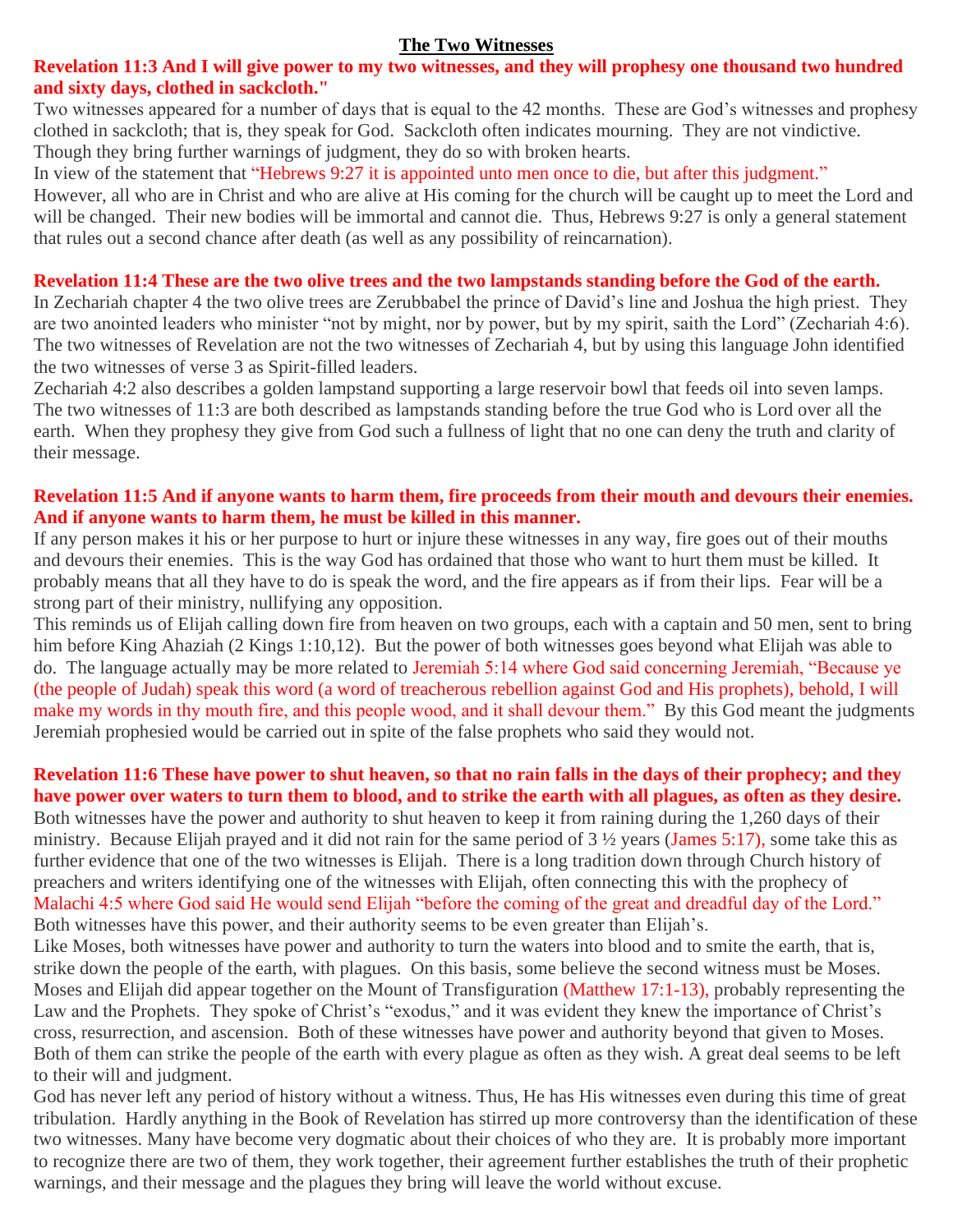### **Revelation 11:7 When they finish their testimony, the beast that ascends out of the bottomless pit will make war against them, overcome them, and kill them.**

The two witnesses will have the specified, limited time of  $3\frac{1}{2}$  years to complete their testimony, that is, their prophetic witness as speakers for God. At the end of that time, the beast who will come up out of the abyss will make war with them, conquer them, and kill them.

It seems also that when their testimony is complete their power to ring fire on their enemies to devour them, and their power to smite the earth with all kinds of plagues will be at an end also. The Book of Revelation does not go into detail and describe just how the beast will make war with them, but he will be victorious. It will appear that once again evil has triumphed. However, it will be only a temporary victory. The last pages of any book reveal who has really won.

"Beast" *(therion)* is a term that means a wild animal. The Greek meaning is different from that of the living creatures of Revelations 4 and 5. The use of the term is like that in Daniel 7, except the beastly nature in Daniel applies to empires, while here it applies to a person. This beast has not been mentioned up to his point. Many believes he is Satan himself, forming a satanic trinity with the two beasts of chapter 13 (p.181). Some Scholars insists that though he comes up from the abyss, and this derives his power from Satan, he is a man, undoubtedly the same as the first beast in chapter 13. The same word is used of the beasts in chapter 13, which can be identified as the Antichrist and his false prophet. The first beast in chapter 13 can also be identified as the little horn of Daniel 7:8,20 who makes war with the saints. Paul called him the man of lawlessness in 2 Thessalonians 2:3-10.

## **Revelation 11:8 And their dead bodies will lie in the street of the great city which spiritually is called Sodom and Egypt, where also our Lord was crucified.**

To show their disrespect, the people will leave the bodies of the two witnesses exposed on the wide road or Main Street of the great city. The city is not named, but it is identified as a spiritual Sodom and Egypt, and is clearly identified as Jerusalem, because it is the city where our Lord was crucified.

Jerusalem is the great city, not because of its size or population, but because it has had a great and important place in the plan of God. This time it has become a city of great sin. Because of its moral and spiritual humiliation, Isaiah in his day had to call its rulers Sodom rulers and you people of Gomorrah (Isaiah 1:10). To the Jews Egypt represented the place of bondage. Here, it seems the people are under the slavery of sin. Some believe that at this time the Jews had already fled to a place in the wilderness, which some have identified as Petra, south of the Dead Sea in Edom. It is significant that the bodies of these witnesses lie in the street of this city where their Lord was crucified. In a very real sense they now share in His sufferings.

## **Revelation 11:9 Then those from the peoples, tribes, tongues, and nations will see their dead bodies three-anda-half days, and not allow their dead bodies to be put into graves.**

Some suppose that television will enable the people to see the bodies of these two witnesses lying in the wide street of the city. Some will perhaps already be in the city, either on business, or as agents stationed in the city. They crowd in around these dead bodies to view them. But they can do this for only 3 ½ days, a very short period compared to the 3 ½ years of their ministry.

During this period the people continue their despicable treatment and scorn of the two witnesses by refusing to allow their bodies to be placed in tombs. The differences between what happens to them and what took place at the crucifixion of Jesus are significant. Jesus alone was the sinless Lamb of God who shed His blood and died for our sins. No one can add anything to that. What God did for our redemption was finished on the cross. Then Jesus was placed in a tomb for 3 days and was raised for our justification.

## **Revelation 11:10 And those who dwell on the earth will rejoice over them, make merry, and send gifts to one another, because these two prophets tormented those who dwell on the earth.**

The news of the death of the two witnesses will undoubtedly be flashed around the world. All those dwelling on the earth will rejoice over them. They will gather together to make merry with great celebrations and feasting (and probably drinking). They will make it a time of sending gifts to one another as expressions of their gladness and joy. It will be like a great, worldwide, worldly, Christmas celebration but without Christ (compare also John 16:20 where Jesus said the world would rejoice at His death). They will not know how short the period of their rejoicing will be. All those who are still alive on the earth and who were tormented by these two prophets are glad because they are dead. The fact that they are called prophets here draws attention to their message which they spoke for God. Many of the people must have been tormented by the plagues. But the word "tormented" *(ebasanisan)* also includes the idea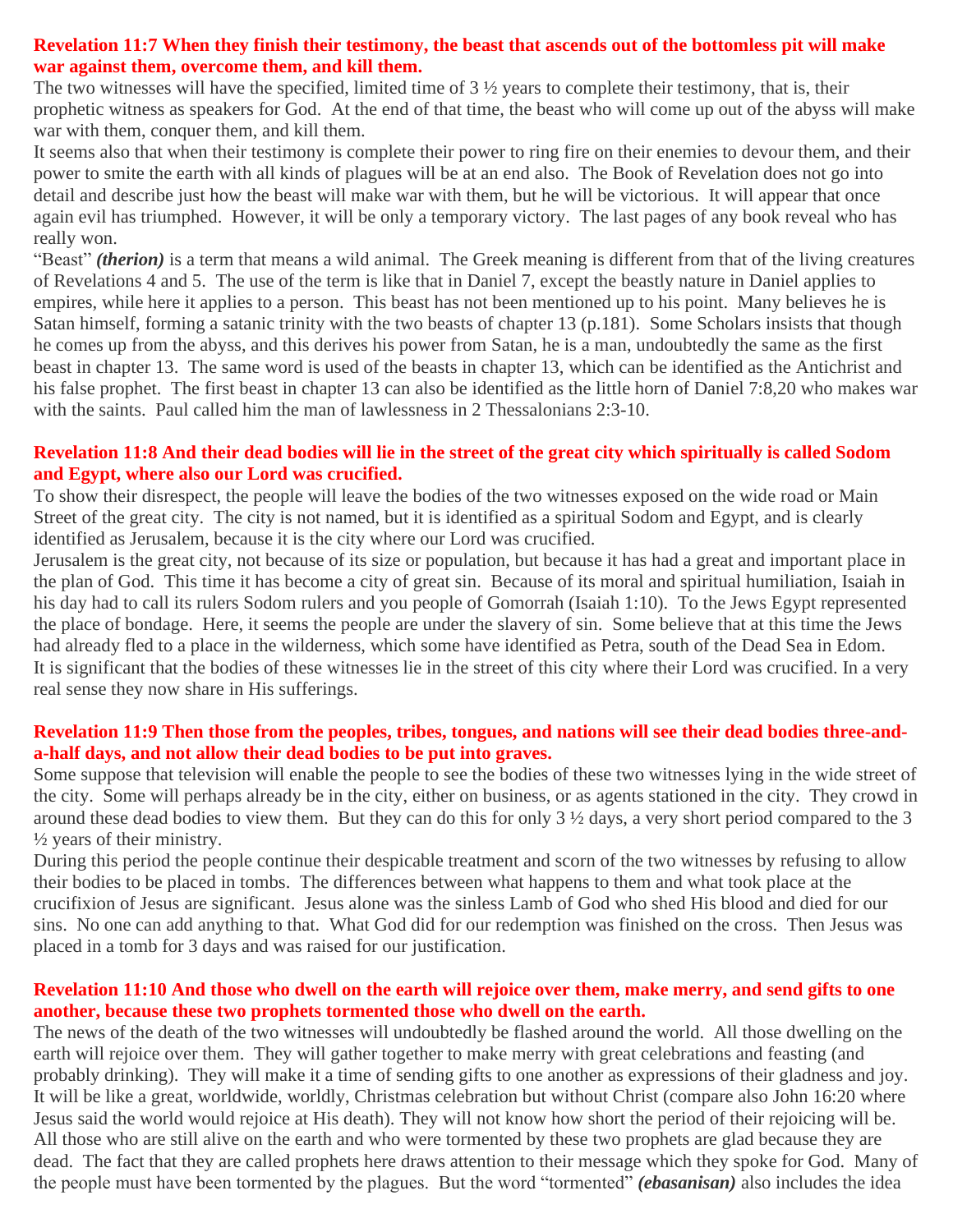of mental torture, anguish, and harassment. God's message through the witness-prophets must have cut through to the hearts of many and made them feel the guilt of their sins. Now the witnesses were dead. The people felt relieved. The beast had won, and they undoubtedly took this to mean the message of the prophets was defeated as well, so they could rejoice, eat, drink, and be merry. They could go in their wicked ways and feel comfortable about their godless life-style.

### **Revelation 11:11 Now after the three-and-a-half days the breath of life from God entered them, and they stood on their feet, and great fear fell on those who saw them.**

After 3 ½ days the celebration and rejoicing of the people left on earth will come to a sudden end. The Spirit of life from God will enter the bodies of the two witnesses, and they will stand up on their feet. The words for "spirit" and "breath" are the same in both Greek *(pneuma)* and Hebrew *(ruach),* this, "The Spirit of life" is parallel to the "breath of life" God breathed on the first man He created (Genesis 2:7).

During the  $3\frac{1}{2}$  days their bodies will lie in the street of Jerusalem, there may probably be those who will disfigure them. Decay will probably set in. But the Spirit of life is a creative, life giving Spirit that comes from God, full of His power. Thus, the two witnesses will be restored not only to life, but also to full health and vigor. They will be infused with spiritual life as well, and they will stand up full of the power of the Holy Spirit. What a witness to the fact that the victories of the beast will be short lived! God is and always will be the Victor.

Those who observe their resurrection will be overwhelmed with a great fear, a sudden terror. Undoubtedly, they will remember the plagues and divine judgment brought by these two witnesses. They will suppose death and judgment will be their immediate portion. However, the part of the witness of these two prophets is over. More judgment is to come, but not through them.

### **Revelation 11:12 And they heard a loud voice from heaven saying to them, "Come up here." And they ascended to heaven in a cloud, and their enemies saw them.**

The two witnesses will hear a great voice out of heaven calling them to come up, and immediately, while their enemies watch, they will go up to heaven in a cloud. It is probable that their enemies also will hear the voice, and it will gain their attention. But only the two witnesses ascend. The people who are left behind will only gaze into heaven as the disciples did when Jesus ascended (Acts 1:22).

What an important witness this will be! Though the details of the death and resurrection of the two witnesses are quite different from the death and resurrection of Jesus, the fact of their resurrection cannot help but remind their enemies of the resurrection of Jesus. Their ascension in a cloud will certainly remind them of the ascension of Jesus and of the prophecies of His return. Many have denied that Jesus rose from the dead. But the people left in the world will not be able to deny the fact of this resurrection. Neither will they be able to deny this ascension, for the two witnesses will go up in full view of all, almost certainly seen worldwide on television. Their ascension will also connect their resurrection with the resurrection of Jesus. His resurrection is the guarantee of the resurrection, not only of these two witnesses, but of all believers. (See 1 Corinthians 15:3-57; John 11:25,26.)

#### Enoch…

He who was the son of Jared and the father of Methuselah (Genesis 5:18-19, 21-22; 1 Chronicles 1:3). He lived for a total of 365 years and walked with God. In other words, he led a righteous life of faith in service of God. Instead of his death being recorded, it is simply said of him: then he was no more, because God took him away, Genesis 5:24. Because he was part of the faithful line of descendants from Adam, he also appears as an ancestor of Jesus in Luke 3:37. The writer to the book of Hebrews, commenting on the faith of some of the great heroes of the past, says that By faith Enoch was taken away so that he did not see death, "and was not found, because God had taken him"; for before he was taken he had this testimony, that he pleased God Hebrews 11:5. He goes on to make the point that pleasing God is only possible by means of faith in Him. Thus Enoch was counted righteous before God by his faith. Another reference to Enoch is found in Jude 14-15 Now Enoch, the seventh from Adam, prophesied about these men also, saying, "Behold, the Lord comes with ten thousands of His saints, 15 to execute judgment on all, to convict all who are ungodly among them of all their ungodly deeds which they have committed in an ungodly way, and of all the harsh things which ungodly sinners have spoken against Him."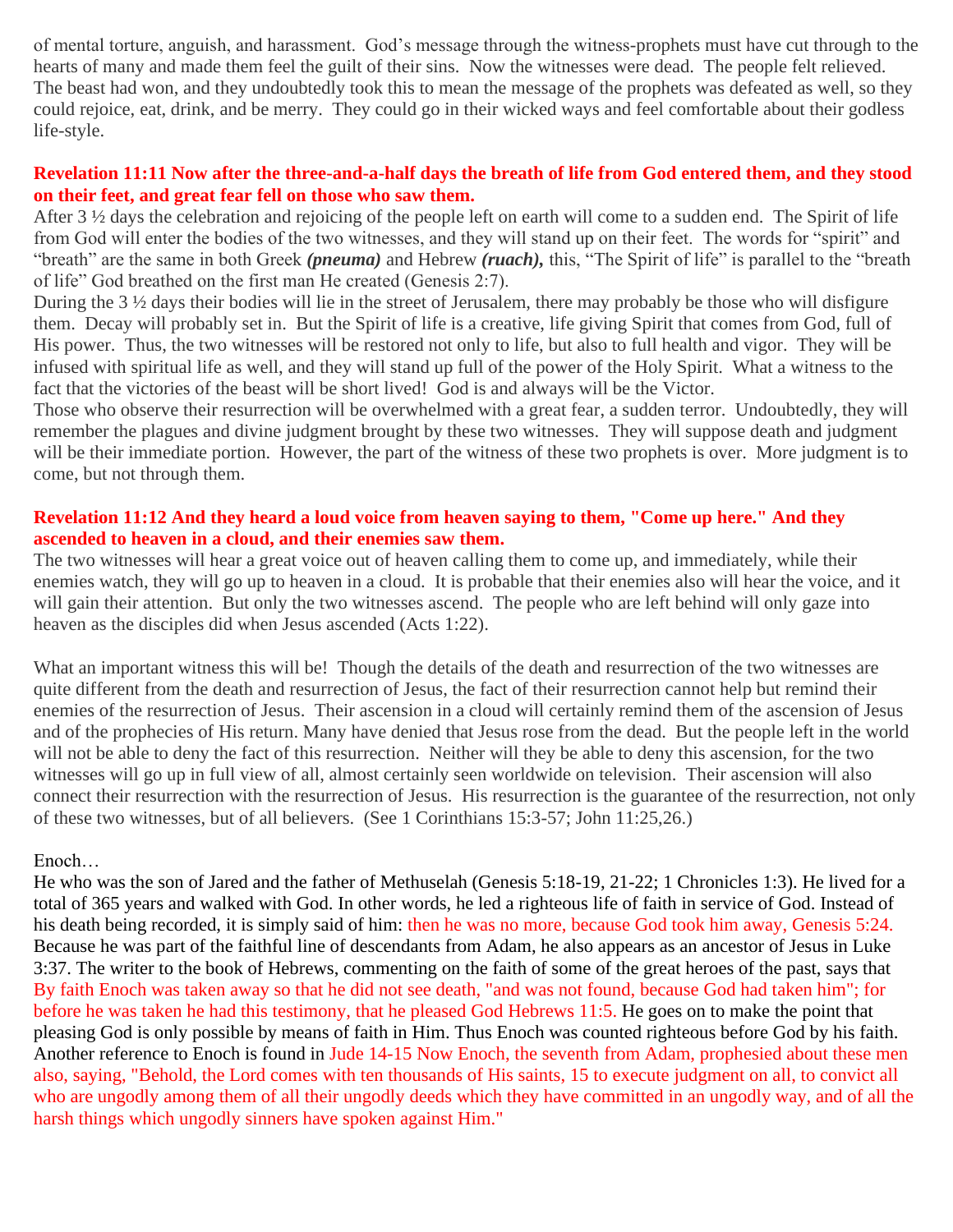## Elijah…

2 Kings 2:10-11 So he said, "You have asked a hard thing. Nevertheless, if you see me when I am taken from you, it shall be so for you; but if not, it shall not be so." 11 Then it happened, as they continued on and talked, that suddenly a chariot of fire appeared with horses of fire, and separated the two of them; and Elijah went up by a whirlwind into heaven.

## Moses…

Deuteronomy 34:5-8 So Moses the servant of the Lord died there in the land of Moab, according to the word of the Lord. 6 And He buried him in a valley in the land of Moab, opposite Beth Peor; but no one knows his grave to this day. 7 Moses was one hundred and twenty years old when he died. His eyes were not dim nor his natural vigor diminished. 8 And the children of Israel wept for Moses in the plains of Moab thirty days. So the days of weeping and mourning for Moses ended.

Joshua 1:2-3 "Moses My servant is dead. Now therefore, arise, go over this Jordan, you and all this people, to the land which I am giving to them — the children of Israel.

# A New Prophet like Moses…

Deuteronomy 18:15-16 "The Lord your God will raise up for you a Prophet like me from your midst, from your brethren. Him you shall hear, 16 according to all you desired of the Lord your God in Horeb in the day of the assembly, saying, 'Let me not hear again the voice of the Lord my God, nor let me see this great fire anymore, lest I die.'

Deuteronomy 18:18 I will raise up for them a Prophet like you from among their brethren, and will put My words in His mouth, and He shall speak to them all that I command Him.

Many believe the two witnesses will either be Enoch, Elijah and Moses because of how they dress (in sackcloth). Elijah is usually a main candidate as one of the witnesses because he did not see death but was carried to heaven on a heavenly chariot. Because the miracles done by the two witnesses are similar to Moses and Elijah most people assume it must be them.

Let's say hypothetically the two witnesses will neither be Moses or Elijah.

First, Elijah was brought to heaven bodily so he has an immortal body that can never die again, once God gives this body it is permanent. If he is transformed then he is unable to die.

Not Moses because flesh and blood cannot enter heaven with their body so he must be transformed also. Moses would have had to have a separate resurrection which the Bible does not speak of to be the other witness. I do not think Moses would be resurrected and then die again in the Tribulation? The Bible never mentions Moses coming back in the Tribulation. One would think it would be worth mentioning if such an important event takes place; if Moses or any other Old Testament Saint would be here for years.

No one really knows for sure who the two witnesses will be. I would suggest they may be someone completely new that act in a similar manner, just as John the Baptist did with Elijah. Two completely new witnesses, as God often does things this way. We don't see him recycle prophets from the Old Testament anywhere else.

The two witnesses will speak their message dressed in sackcloth. They will give a message of repentance and salvation and the sackcloth is a sign of the importance to Israel. John the Baptist wore sackcloth when he gave his message. Likewise this is done just before the Lord is to come again. Sackcloth also means separation from the world a sign for repentance, to seek God's mercy (Jonah 3:5-6; Dan.9:3; Esther 4:1; Amos 8:10; Mt.11:21). God will use these two witnesses specifically to Israel as he will have the sealed 144,000 Jews from the tribes of Israel to proclaim the Gospel to the world. They will take over the job of proclaiming the Gospel from the Church which will be in heaven during this time. An innumerable number of souls will be won to the Lord Jesus during the tribulation period.

And now He says, John 3:13 "No man hath ascended up to heaven." That is the answer to those today who feel that Elijah and Enoch went to heaven when they were translated. I don't think so because up to this point the Lord Jesus says that no man hath ascended up to heaven, but He that came down from heaven, even the Son of Man which is in heaven. In other words, He is saying that He is the only One who can speak about heaven because He is the only One who has ascended up to heaven. Now it is true that there are a host of people who have gone to heaven after Christ,